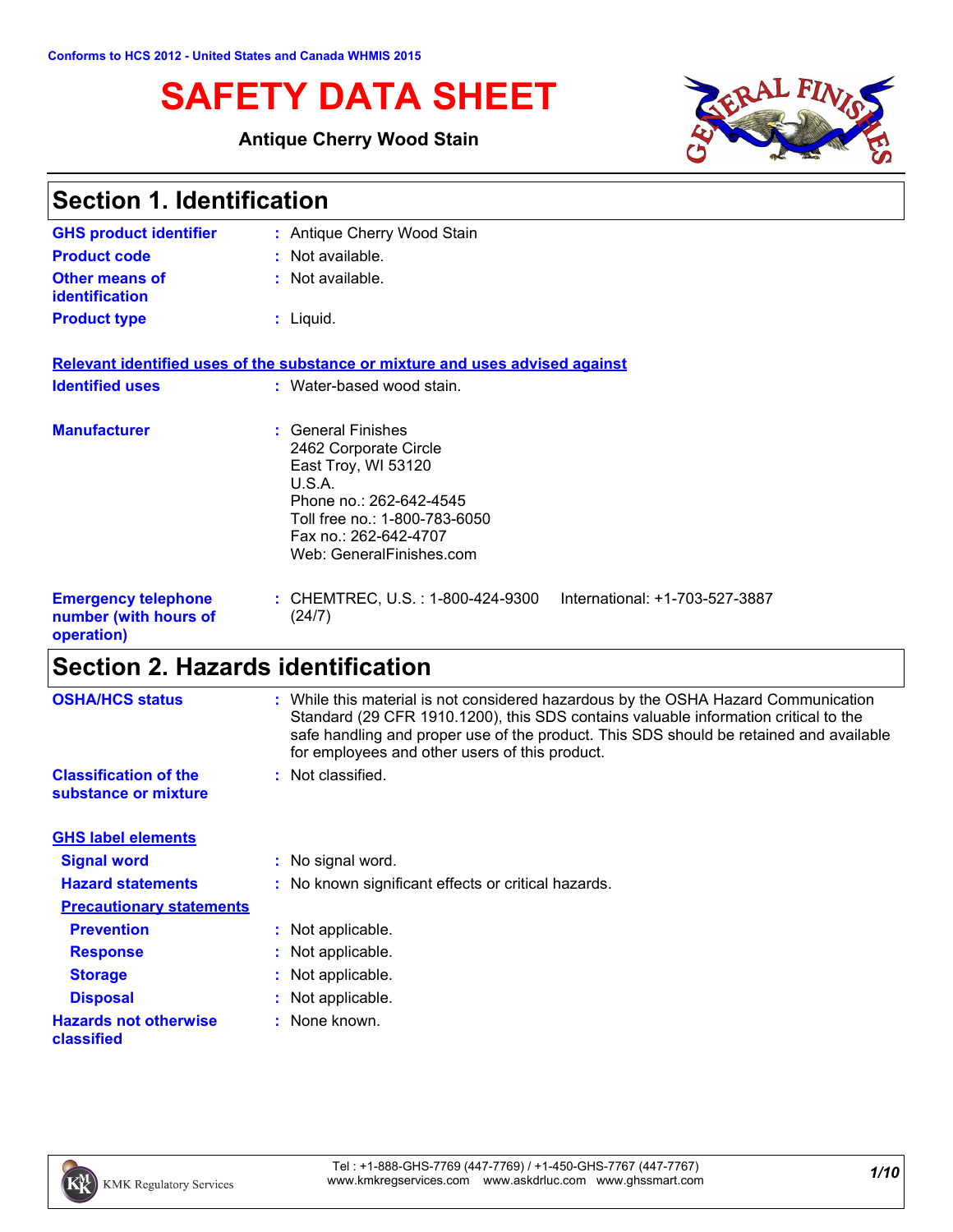

### **Section 3. Composition/information on ingredients**

**Substance/mixture :**

Mixture

**:** Not available.

**Other means of identification**

| <b>Ingredient name</b> | $\bullet$          | number  |
|------------------------|--------------------|---------|
| Propane-1,2-diol       | ≥3<br>۔<br>س د - ∵ | 57-55-6 |

Any concentration shown as a range is to protect confidentiality or is due to batch variation.

**There are no additional ingredients present which, within the current knowledge of the supplier and in the concentrations applicable, are classified as hazardous to health or the environment and hence require reporting in this section.**

**Occupational exposure limits, if available, are listed in Section 8.**

### **Section 4. First aid measures**

**Description of necessary first aid measures**

| <b>Eye contact</b>  | : Immediately flush eyes with plenty of water, occasionally lifting the upper and lower<br>eyelids. Check for and remove any contact lenses. Get medical attention if irritation<br>occurs.                                                                                                                                                            |
|---------------------|--------------------------------------------------------------------------------------------------------------------------------------------------------------------------------------------------------------------------------------------------------------------------------------------------------------------------------------------------------|
| <b>Inhalation</b>   | : Remove victim to fresh air and keep at rest in a position comfortable for breathing. Get<br>medical attention if symptoms occur.                                                                                                                                                                                                                     |
| <b>Skin contact</b> | : Flush contaminated skin with plenty of water. Get medical attention if symptoms occur.                                                                                                                                                                                                                                                               |
| <b>Ingestion</b>    | : Wash out mouth with water. Remove victim to fresh air and keep at rest in a position<br>comfortable for breathing. If material has been swallowed and the exposed person is<br>conscious, give small quantities of water to drink. Do not induce vomiting unless<br>directed to do so by medical personnel. Get medical attention if symptoms occur. |

#### **Most important symptoms/effects, acute and delayed**

| <b>Potential acute health effects</b> |                                                     |
|---------------------------------------|-----------------------------------------------------|
| <b>Eye contact</b>                    | : No known significant effects or critical hazards. |
| <b>Inhalation</b>                     | : No known significant effects or critical hazards. |
| <b>Skin contact</b>                   | : No known significant effects or critical hazards. |
| Ingestion                             | : No known significant effects or critical hazards. |
| Over-exposure signs/symptoms          |                                                     |
| Eye contact                           | : No known significant effects or critical hazards. |
| <b>Inhalation</b>                     | : No known significant effects or critical hazards. |
| <b>Skin contact</b>                   | : No known significant effects or critical hazards. |
| <b>Ingestion</b>                      | : No known significant effects or critical hazards. |

#### **Indication of immediate medical attention and special treatment needed, if necessary**

| <b>Notes to physician</b>         | : Treat symptomatically. Contact poison treatment specialist immediately if large<br>quantities have been ingested or inhaled. |
|-----------------------------------|--------------------------------------------------------------------------------------------------------------------------------|
| <b>Specific treatments</b>        | : No specific treatment.                                                                                                       |
| <b>Protection of first-aiders</b> | No action shall be taken involving any personal risk or without suitable training.                                             |

#### **See toxicological information (Section 11)**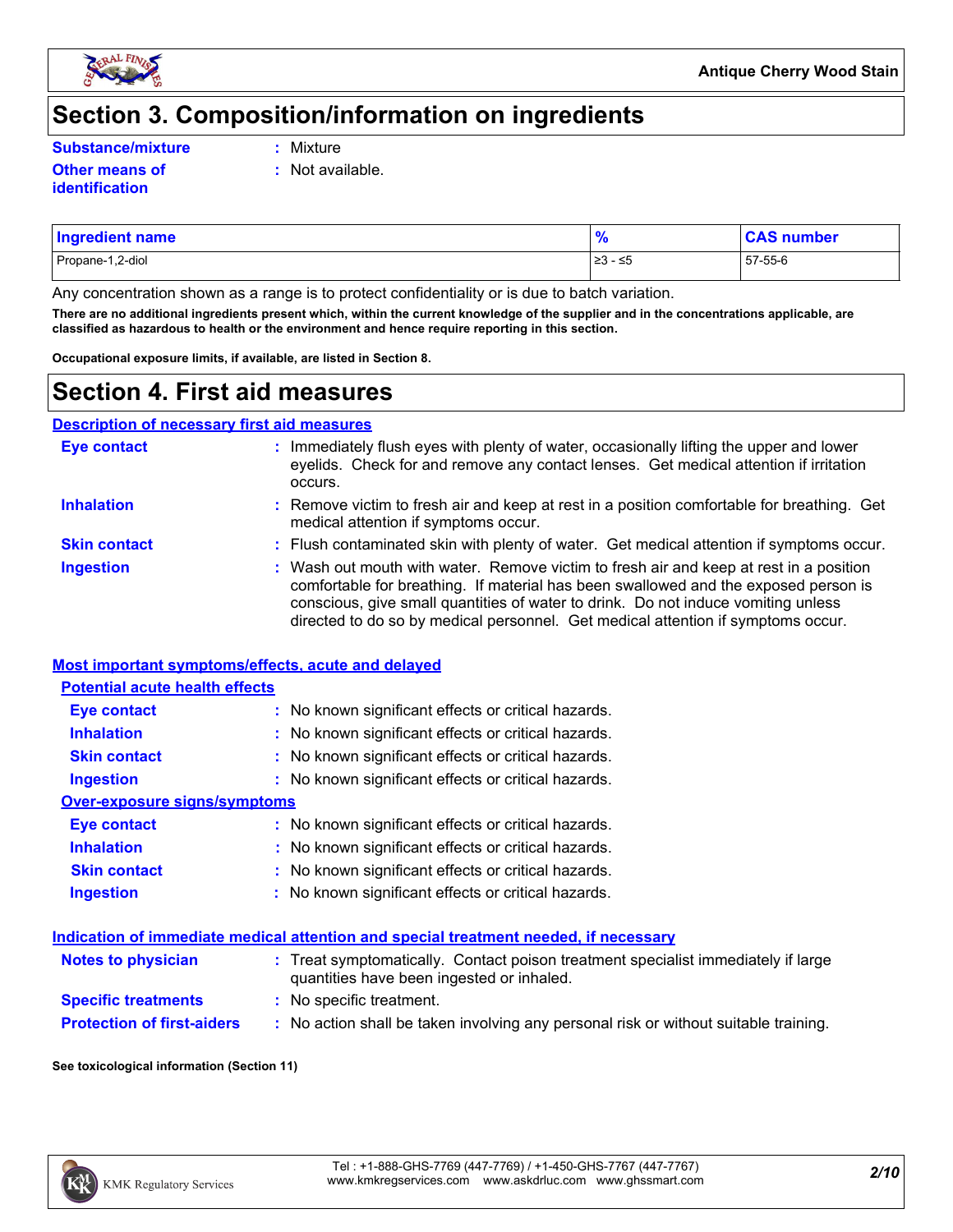

# **Section 5. Fire-fighting measures**

| <b>Extinguishing media</b>                               |                                                                                                                                                                                                     |
|----------------------------------------------------------|-----------------------------------------------------------------------------------------------------------------------------------------------------------------------------------------------------|
| <b>Suitable extinguishing</b><br>media                   | $\therefore$ In case of fire, use water spray (fog), foam, dry chemical or CO <sub>2</sub> .                                                                                                        |
| <b>Unsuitable extinguishing</b><br>media                 | : None known.                                                                                                                                                                                       |
| <b>Specific hazards arising</b><br>from the chemical     | : In a fire or if heated, a pressure increase will occur and the container may burst.                                                                                                               |
| <b>Hazardous thermal</b><br>decomposition products       | : Decomposition products may include the following materials:<br>carbon dioxide<br>carbon monoxide                                                                                                  |
| <b>Special protective actions</b><br>for fire-fighters   | : Promptly isolate the scene by removing all persons from the vicinity of the incident if<br>there is a fire. No action shall be taken involving any personal risk or without suitable<br>training. |
| <b>Special protective</b><br>equipment for fire-fighters | : Fire-fighters should wear appropriate protective equipment and self-contained breathing<br>apparatus (SCBA) with a full face-piece operated in positive pressure mode.                            |

### **Section 6. Accidental release measures**

|                                                              | <b>Personal precautions, protective equipment and emergency procedures</b>                                                                                                                                                                                                                                                                                                                                                                                                                                                                                                                 |
|--------------------------------------------------------------|--------------------------------------------------------------------------------------------------------------------------------------------------------------------------------------------------------------------------------------------------------------------------------------------------------------------------------------------------------------------------------------------------------------------------------------------------------------------------------------------------------------------------------------------------------------------------------------------|
| For non-emergency<br>personnel                               | : No action shall be taken involving any personal risk or without suitable training.<br>Evacuate surrounding areas. Keep unnecessary and unprotected personnel from<br>entering. Do not touch or walk through spilled material. Put on appropriate personal<br>protective equipment.                                                                                                                                                                                                                                                                                                       |
|                                                              | For emergency responders : If specialized clothing is required to deal with the spillage, take note of any information in<br>Section 8 on suitable and unsuitable materials. See also the information in "For non-<br>emergency personnel".                                                                                                                                                                                                                                                                                                                                                |
| <b>Environmental precautions</b>                             | : Avoid dispersal of spilled material and runoff and contact with soil, waterways, drains<br>and sewers. Inform the relevant authorities if the product has caused environmental<br>pollution (sewers, waterways, soil or air).                                                                                                                                                                                                                                                                                                                                                            |
| <b>Methods and materials for containment and cleaning up</b> |                                                                                                                                                                                                                                                                                                                                                                                                                                                                                                                                                                                            |
| <b>Spill</b>                                                 | : Stop leak if without risk. Move containers from spill area. Prevent entry into sewers,<br>water courses, basements or confined areas. Wash spillages into an effluent treatment<br>plant or proceed as follows. Contain and collect spillage with non-combustible,<br>absorbent material e.g. sand, earth, vermiculite or diatomaceous earth and place in<br>container for disposal according to local regulations (see Section 13). Dispose of via a<br>licensed waste disposal contractor. Note: see Section 1 for emergency contact<br>information and Section 13 for waste disposal. |

# **Section 7. Handling and storage**

#### **Precautions for safe handling**

| <b>Protective measures</b>                       | : Put on appropriate personal protective equipment (see Section 8).                                                                                                                                                                                                    |
|--------------------------------------------------|------------------------------------------------------------------------------------------------------------------------------------------------------------------------------------------------------------------------------------------------------------------------|
| <b>Advice on general</b><br>occupational hygiene | : Eating, drinking and smoking should be prohibited in areas where this material is<br>handled, stored and processed. Workers should wash hands and face before eating,<br>drinking and smoking. See also Section 8 for additional information on hygiene<br>measures. |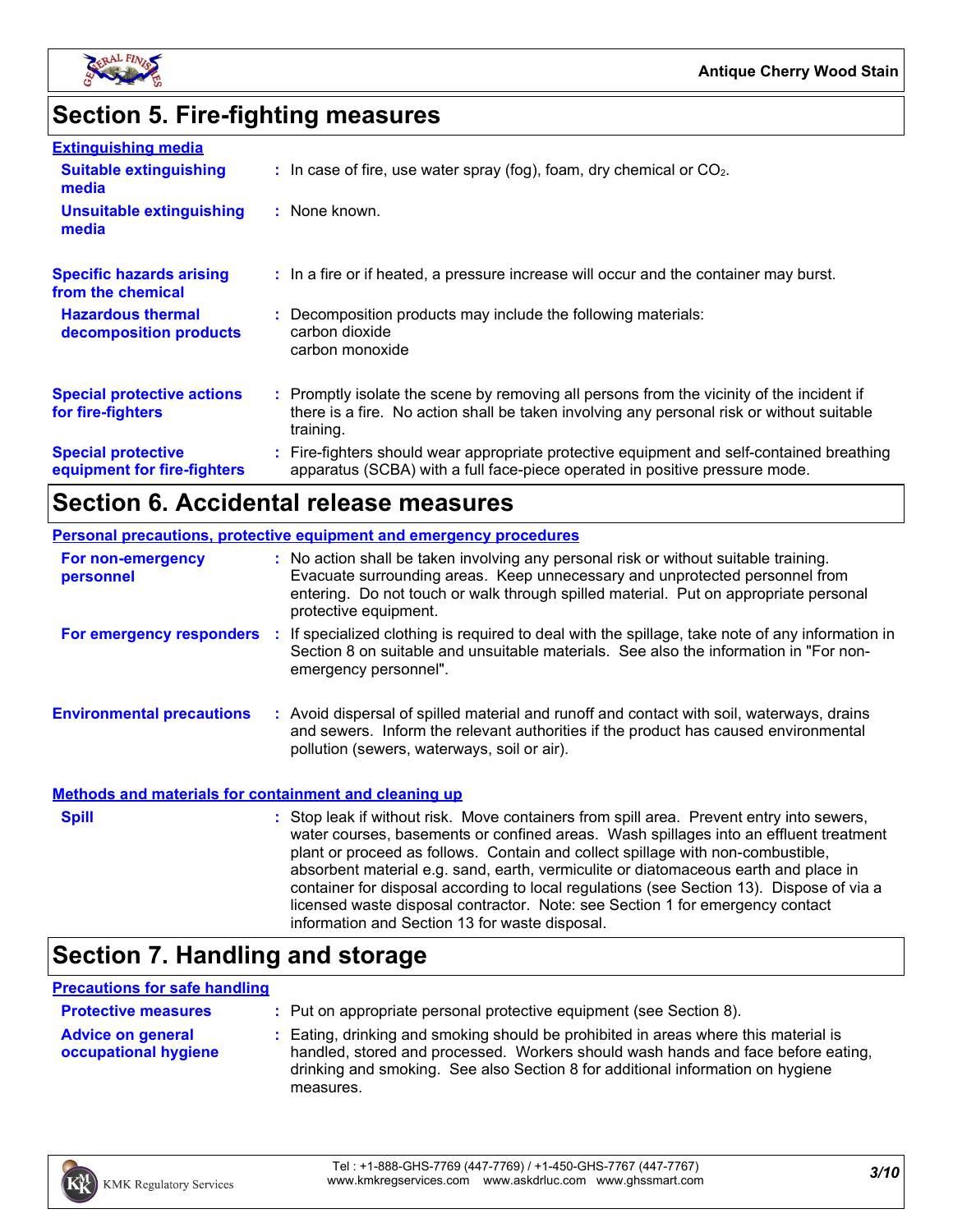

# **Section 7. Handling and storage**

|                          | <b>Conditions for safe storage, :</b> Store in accordance with local regulations. Store in original container protected from |
|--------------------------|------------------------------------------------------------------------------------------------------------------------------|
| including any            | direct sunlight in a dry, cool and well-ventilated area, away from incompatible materials                                    |
| <i>incompatibilities</i> | (see Section 10) and food and drink. Keep container tightly closed and sealed until                                          |
|                          | ready for use. Containers that have been opened must be carefully resealed and kept                                          |
|                          | upright to prevent leakage. Do not store in unlabeled containers. Use appropriate                                            |
|                          | containment to avoid environmental contamination. See Section 10 for incompatible                                            |
|                          | materials before handling or use.                                                                                            |

# **Section 8. Exposure controls/personal protection**

#### **Control parameters**

### **United States**

#### **Occupational exposure limits**

| Ingredient name  | <b>Exposure limits</b>                                                    |
|------------------|---------------------------------------------------------------------------|
| Propane-1,2-diol | AIHA WEEL (United States, 10/2011).<br>TWA: 10 mg/m <sup>3</sup> 8 hours. |

#### **Canada**

#### **Occupational exposure limits**

| <b>Ingredient name</b> | <b>Exposure limits</b>                                                                                                                                                                                          |
|------------------------|-----------------------------------------------------------------------------------------------------------------------------------------------------------------------------------------------------------------|
| Propane-1,2-diol       | CA Ontario Provincial (Canada, 7/2015).<br>TWA: 10 mg/m <sup>3</sup> 8 hours. Form: Aerosol only<br>TWA: 155 mg/m <sup>3</sup> 8 hours. Form: Vapor and aerosol<br>TWA: 50 ppm 8 hours. Form: Vapor and aerosol |

| <b>Appropriate engineering</b><br><b>controls</b> | : Good general ventilation should be sufficient to control worker exposure to airborne<br>contaminants.                                                          |
|---------------------------------------------------|------------------------------------------------------------------------------------------------------------------------------------------------------------------|
| <b>Environmental exposure</b><br><b>controls</b>  | : Emissions from ventilation or work process equipment should be checked to ensure<br>they comply with the requirements of environmental protection legislation. |

| <b>Individual protection measures</b> |                                                                                                                                                                                                                                                                                                                                                                                                   |
|---------------------------------------|---------------------------------------------------------------------------------------------------------------------------------------------------------------------------------------------------------------------------------------------------------------------------------------------------------------------------------------------------------------------------------------------------|
| <b>Hygiene measures</b>               | : Wash hands, forearms and face thoroughly after handling chemical products, before<br>eating, smoking and using the lavatory and at the end of the working period.<br>Appropriate techniques should be used to remove potentially contaminated clothing.<br>Wash contaminated clothing before reusing. Ensure that eyewash stations and safety<br>showers are close to the workstation location. |
| <b>Eye/face protection</b>            | : Safety eyewear complying with an approved standard should be used when a risk<br>assessment indicates this is necessary to avoid exposure to liquid splashes, mists,<br>gases or dusts. If contact is possible, the following protection should be worn, unless<br>the assessment indicates a higher degree of protection: safety glasses with side-shields.                                    |
| <b>Skin protection</b>                |                                                                                                                                                                                                                                                                                                                                                                                                   |
| <b>Hand protection</b>                | : Chemical-resistant, impervious gloves complying with an approved standard should be<br>worn at all times when handling chemical products if a risk assessment indicates this is<br>necessary.                                                                                                                                                                                                   |
| <b>Body protection</b>                | : Personal protective equipment for the body should be selected based on the task being<br>performed and the risks involved and should be approved by a specialist before<br>handling this product.                                                                                                                                                                                               |
| <b>Other skin protection</b>          | : Appropriate footwear and any additional skin protection measures should be selected<br>based on the task being performed and the risks involved and should be approved by a<br>specialist before handling this product.                                                                                                                                                                         |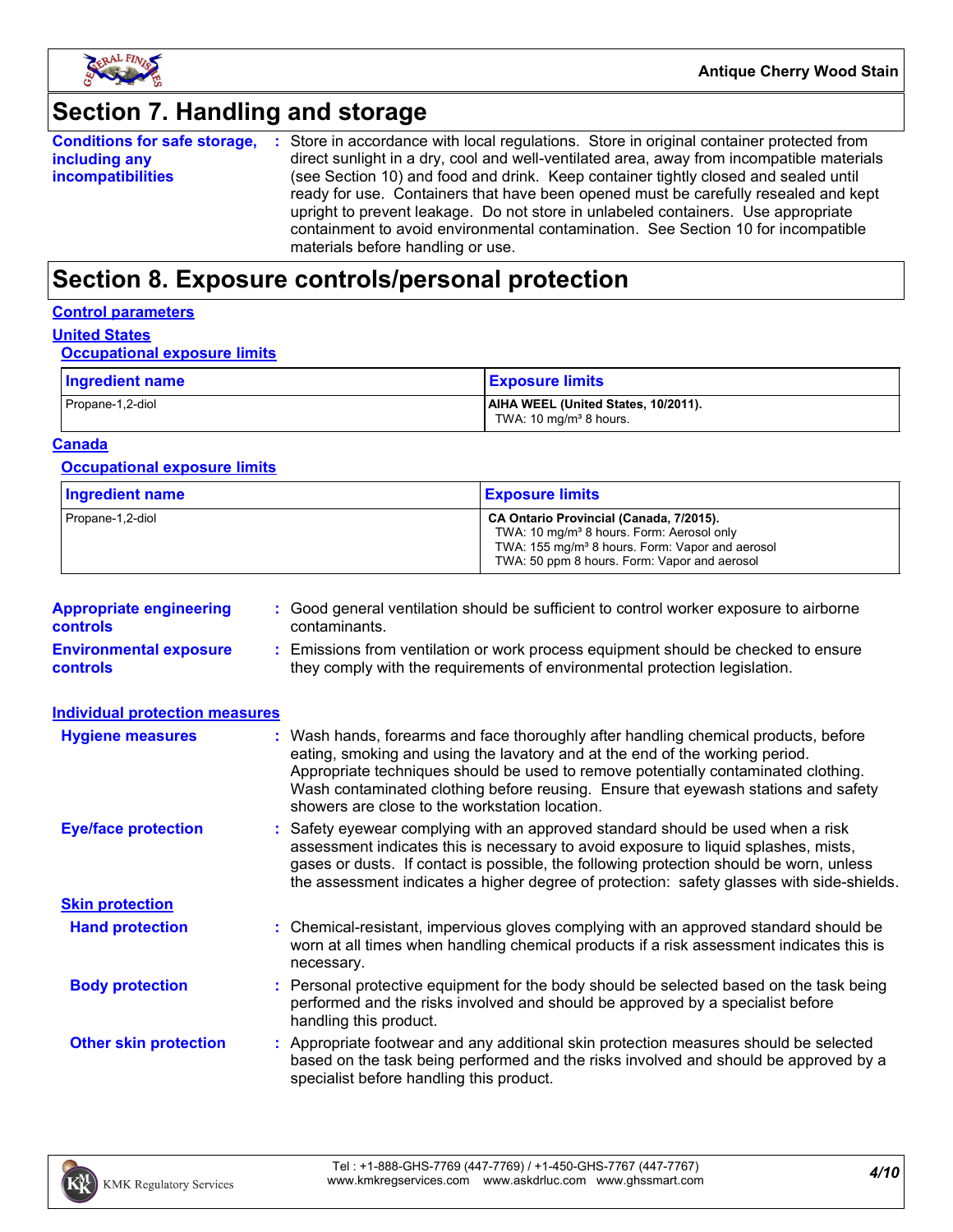

### **Section 8. Exposure controls/personal protection**

Based on the hazard and potential for exposure, select a respirator that meets the appropriate standard or certification. Respirators must be used according to a respiratory protection program to ensure proper fitting, training, and other important aspects of use.

# **Section 9. Physical and chemical properties**

| <b>Appearance</b>                                 |   |                     |
|---------------------------------------------------|---|---------------------|
| <b>Physical state</b>                             |   | Liquid. [Viscous.]  |
| <b>Color</b>                                      |   | Brown/Red           |
| Odor                                              |   | Not available.      |
| <b>Odor threshold</b>                             |   | Not available.      |
| рH                                                |   | 8 to 9              |
| <b>Melting point</b>                              |   | Not available.      |
| <b>Boiling point</b>                              |   | Not available.      |
| <b>Flash point</b>                                |   | Not available.      |
| <b>Evaporation rate</b>                           |   | Not available.      |
| <b>Flammability (solid, gas)</b>                  |   | Not available.      |
| Lower and upper explosive<br>(flammable) limits   |   | Not available.      |
| <b>Vapor pressure</b>                             |   | Not available.      |
| <b>Vapor density</b>                              |   | Not available.      |
| <b>Relative density</b>                           |   | 1.02                |
| <b>Solubility</b>                                 |   | : Soluble in water. |
| <b>Partition coefficient: n-</b><br>octanol/water |   | Not available.      |
| <b>Auto-ignition temperature</b>                  |   | Not available.      |
| <b>Decomposition temperature</b>                  |   | Not available.      |
| <b>Viscosity</b>                                  |   | Not available.      |
| <b>VOC content</b>                                |   | 171.907 g/L         |
| Flow time (ISO 2431)                              | ÷ | Not available.      |

# **Section 10. Stability and reactivity**

| <b>Reactivity</b>                            | : No specific test data related to reactivity available for this product or its ingredients.              |
|----------------------------------------------|-----------------------------------------------------------------------------------------------------------|
| <b>Chemical stability</b>                    | : The product is stable.                                                                                  |
| <b>Possibility of hazardous</b><br>reactions | : Under normal conditions of storage and use, hazardous reactions will not occur.                         |
| <b>Conditions to avoid</b>                   | : Protect from freezing.                                                                                  |
| <b>Incompatible materials</b>                | : Reactive or incompatible with the following materials: oxidizing materials.                             |
| <b>Hazardous decomposition</b><br>products   | : Under normal conditions of storage and use, hazardous decomposition products should<br>not be produced. |

*5/10* Tel : +1-888-GHS-7769 (447-7769) / +1-450-GHS-7767 (447-7767) www.kmkregservices.com www.askdrluc.com www.ghssmart.com

**Respiratory protection :**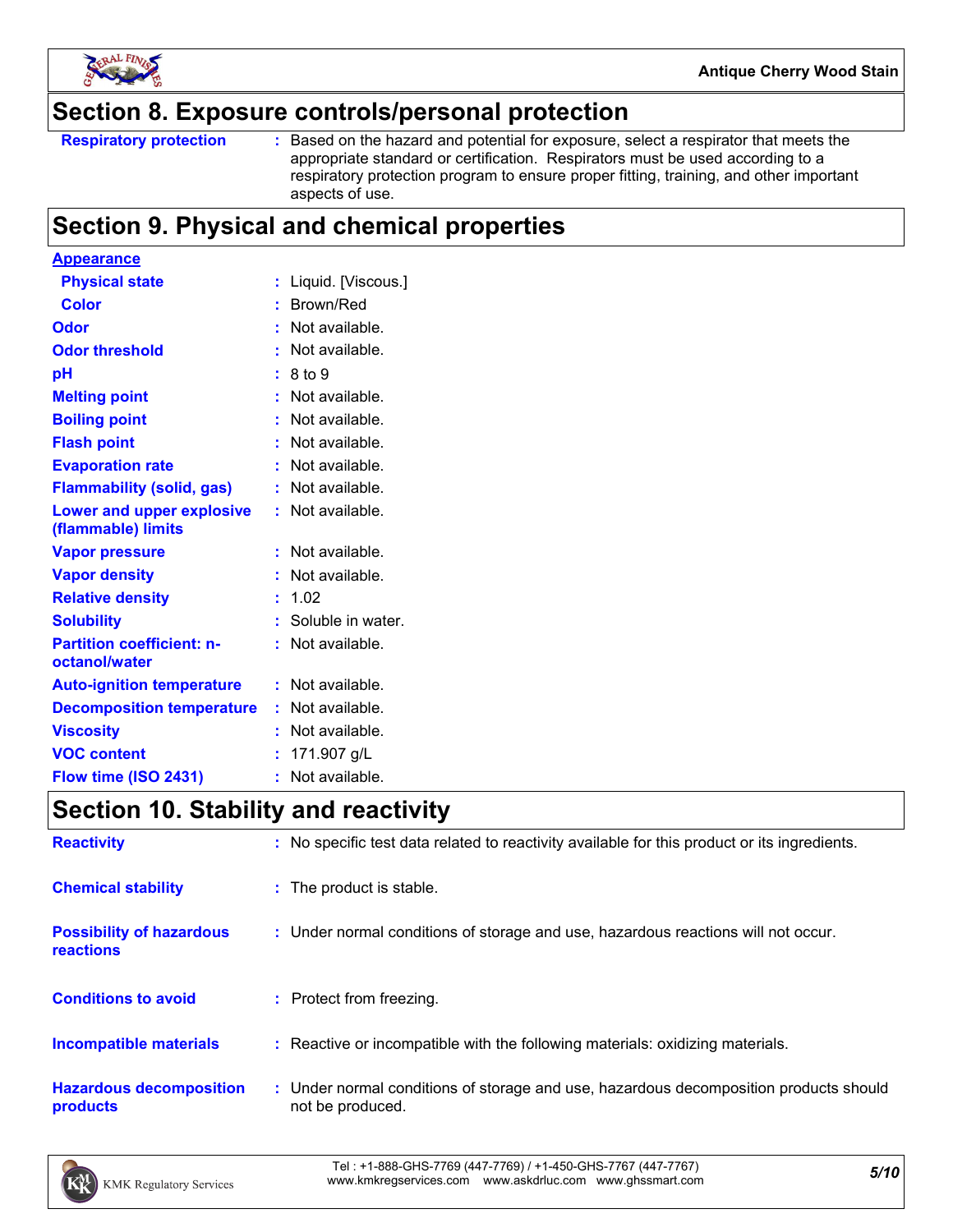

### **Section 11. Toxicological information**

### **Information on toxicological effects**

#### **Acute toxicity**

| <b>Product/ingredient name</b> | Result                   | <b>Species</b> | <b>Dose</b>            | <b>Exposure</b> |  |
|--------------------------------|--------------------------|----------------|------------------------|-----------------|--|
| Propane-1,2-diol               | LD50 Dermal<br>LD50 Oral | Rabbit<br>Rat  | 20800 mg/kg<br>20 g/kg |                 |  |

#### **Irritation/Corrosion**

| <b>Product/ingredient name</b> | <b>Result</b>                                | <b>Species</b>   | <b>Score</b> | <u>  Exposure</u>         | <b>Observation</b> |
|--------------------------------|----------------------------------------------|------------------|--------------|---------------------------|--------------------|
| Propane-1,2-diol               | Eves - Mild irritant<br>Eves - Mild irritant | Rabbit<br>Rabbit |              | 24 hours 500 mg<br>100 mg |                    |
|                                |                                              |                  |              |                           |                    |

#### **Sensitization**

There is no data available.

#### **Mutagenicity**

There is no data available.

#### **Carcinogenicity**

There is no data available.

#### **Reproductive toxicity**

There is no data available.

#### **Teratogenicity**

There is no data available.

#### **Specific target organ toxicity (single exposure)**

There is no data available.

#### **Specific target organ toxicity (repeated exposure)**

There is no data available.

#### **Aspiration hazard**

There is no data available.

| Information on the likely<br>routes of exposure | : Dermal contact. Eye contact. Inhalation. Ingestion. |
|-------------------------------------------------|-------------------------------------------------------|
| <b>Potential acute health effects</b>           |                                                       |
| Eye contact                                     | : No known significant effects or critical hazards.   |
| <b>Inhalation</b>                               | : No known significant effects or critical hazards.   |
| <b>Skin contact</b>                             | : No known significant effects or critical hazards.   |

#### **Ingestion :** No known significant effects or critical hazards.

### **Symptoms related to the physical, chemical and toxicological characteristics**

| <b>Eye contact</b>  | : No known significant effects or critical hazards. |
|---------------------|-----------------------------------------------------|
| <b>Inhalation</b>   | : No known significant effects or critical hazards. |
| <b>Skin contact</b> | : No known significant effects or critical hazards. |
| <b>Ingestion</b>    | : No known significant effects or critical hazards. |

No known significant effects or critical hazards. **:**

#### **Delayed and immediate effects and also chronic effects from short and long term exposure**

| <b>Short term exposure</b>                   |                                                     |
|----------------------------------------------|-----------------------------------------------------|
| <b>Potential immediate</b><br><b>effects</b> | : No known significant effects or critical hazards. |
| <b>Potential delaved effects</b>             | : No known significant effects or critical hazards. |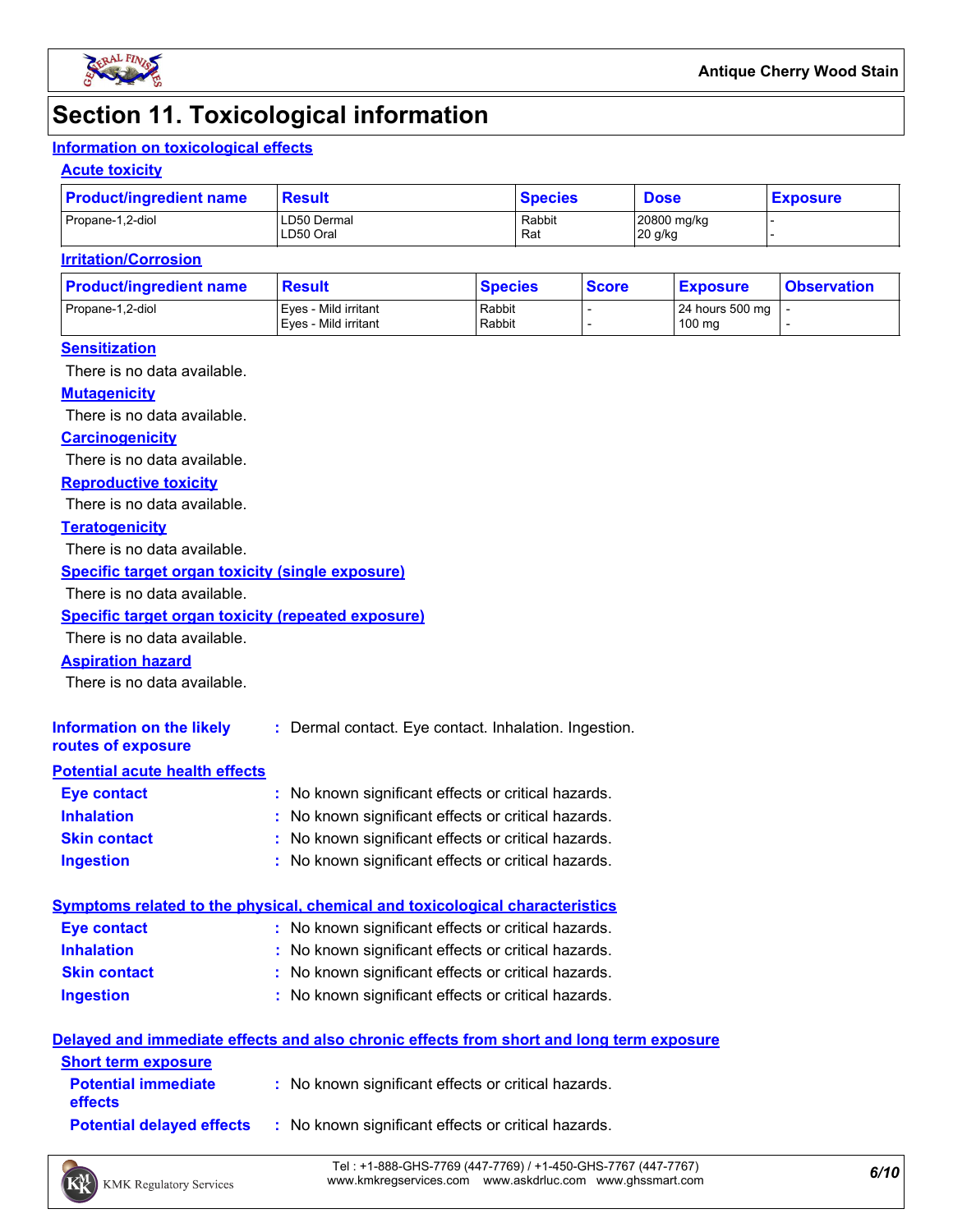

# **Section 11. Toxicological information**

| <b>Long term exposure</b>               |                                                     |
|-----------------------------------------|-----------------------------------------------------|
| <b>Potential immediate</b><br>effects   | : No known significant effects or critical hazards. |
| <b>Potential delayed effects</b>        | : No known significant effects or critical hazards. |
| <b>Potential chronic health effects</b> |                                                     |
| <b>General</b>                          | : No known significant effects or critical hazards. |
| <b>Carcinogenicity</b>                  | : No known significant effects or critical hazards. |
| <b>Mutagenicity</b>                     | : No known significant effects or critical hazards. |
| <b>Teratogenicity</b>                   | : No known significant effects or critical hazards. |
| <b>Developmental effects</b>            | : No known significant effects or critical hazards. |
| <b>Fertility effects</b>                | : No known significant effects or critical hazards. |

#### **Numerical measures of toxicity**

#### **Acute toxicity estimates**

There is no data available.

### **Section 12. Ecological information**

#### **Toxicity**

| <b>Product/ingredient name</b> | <b>Result</b>                       | <b>Species</b>                   | <b>Exposure</b> |
|--------------------------------|-------------------------------------|----------------------------------|-----------------|
| Propane-1,2-diol               | Acute EC50 >110 ppm Fresh water     | Daphnia - Daphnia magna          | 48 hours        |
|                                | Acute LC50 1020000 µg/L Fresh water | Crustaceans - Ceriodaphnia dubia | 48 hours        |
|                                | Acute LC50 710000 ug/L Fresh water  | Fish - Pimephales promelas       | 96 hours        |

#### **Persistence and degradability**

There is no data available.

#### **Bioaccumulative potential**

| <b>Product/ingredient name</b> | $LogPow$ | <b>DAC</b><br><b>DUI</b> | <b>Potential</b> |
|--------------------------------|----------|--------------------------|------------------|
| Propane-1,2-diol               | 07، ا    |                          | l low            |

#### **Mobility in soil**

| <b>Soil/water partition</b> | : Not available. |
|-----------------------------|------------------|
| <b>coefficient (Koc)</b>    |                  |

#### **Other adverse effects** : No known significant effects or critical hazards.

### **Section 13. Disposal considerations**

**Disposal methods :**

The generation of waste should be avoided or minimized wherever possible. Disposal of this product, solutions and any by-products should comply with the requirements of environmental protection and waste disposal legislation and any regional local authority requirements. Dispose of surplus and non-recyclable products via a licensed waste disposal contractor. Waste should not be disposed of untreated to the sewer unless fully compliant with the requirements of all authorities with jurisdiction. Waste packaging should be recycled. Incineration or landfill should only be considered when recycling is not feasible. This material and its container must be disposed of in a safe way. Empty containers or liners may retain some product residues. Avoid dispersal of spilled

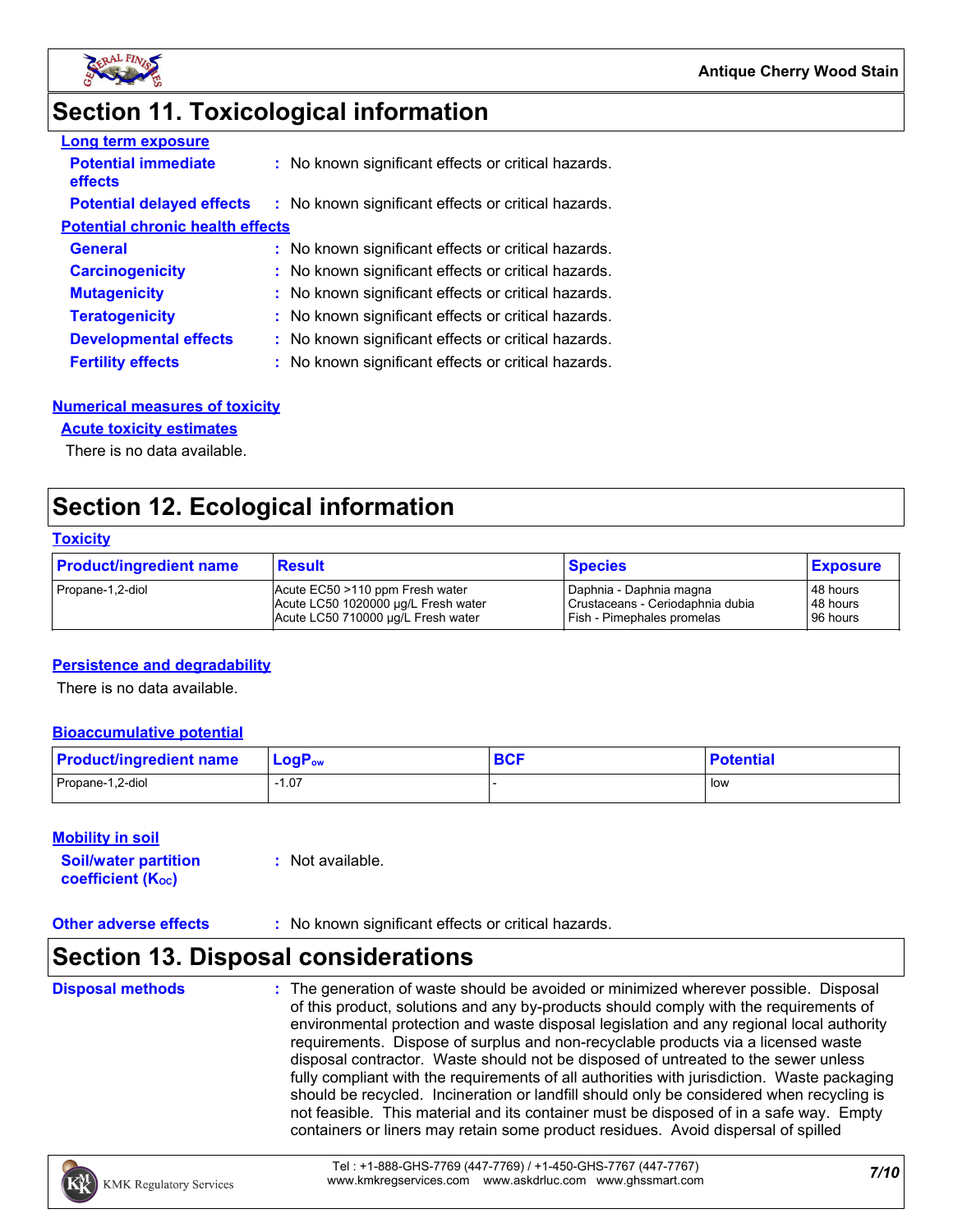

### **Section 13. Disposal considerations**

material and runoff and contact with soil, waterways, drains and sewers.

### **Section 14. Transport information**

|                                      | <b>DOT Classification</b> | <b>TDG Classification</b> | <b>IMDG</b>    | <b>IATA</b>    |
|--------------------------------------|---------------------------|---------------------------|----------------|----------------|
| <b>UN number</b>                     | Not regulated.            | Not regulated.            | Not regulated. | Not regulated. |
| <b>UN proper</b><br>shipping name    |                           |                           |                |                |
| <b>Transport</b><br>hazard class(es) |                           |                           |                |                |
| <b>Packing group</b>                 |                           |                           |                |                |
| <b>Environmental</b><br>hazards      | No.                       | No.                       | No.            | No.            |

**AERG :** Not applicable.

**Special precautions for user Transport within user's premises:** always transport in closed containers that are **:** upright and secure. Ensure that persons transporting the product know what to do in the event of an accident or spillage.

### **Section 15. Regulatory information**

| <b>U.S. Federal regulations</b>                                                   | : TSCA 8(a) PAIR: Octamethylcyclotetrasiloxane; Poly(oxy-1,2-ethanediyl), $\alpha$ -[4-(1,1,3,3-<br>tetramethylbutyl)phenyl]- $\omega$ -hydroxy-; Poly(oxy-1,2-ethanediyl), $\alpha$ -[(1,1,3,3-<br>tetramethylbutyl)phenyl]-ω-hydroxy- |
|-----------------------------------------------------------------------------------|-----------------------------------------------------------------------------------------------------------------------------------------------------------------------------------------------------------------------------------------|
|                                                                                   | <b>TSCA 8(a) CDR Exempt/Partial exemption: Not determined</b>                                                                                                                                                                           |
|                                                                                   | United States inventory (TSCA 8b): All components are listed or exempted.                                                                                                                                                               |
|                                                                                   | Commerce control list precursor: 2,2',2"-Nitrilotriethanol                                                                                                                                                                              |
|                                                                                   | Clean Water Act (CWA) 311: Propionic acid; Propylene oxide; Cyclohexane                                                                                                                                                                 |
| <b>Clean Air Act Section 112</b><br>(b) Hazardous Air<br><b>Pollutants (HAPs)</b> | : Listed                                                                                                                                                                                                                                |
| <b>Clean Air Act Section 602</b><br><b>Class I Substances</b>                     | : Not listed                                                                                                                                                                                                                            |
| <b>Clean Air Act Section 602</b><br><b>Class II Substances</b>                    | : Not listed                                                                                                                                                                                                                            |
| <b>DEA List I Chemicals</b><br><b>(Precursor Chemicals)</b>                       | : Not listed                                                                                                                                                                                                                            |
| <b>DEA List II Chemicals</b><br><b>(Essential Chemicals)</b>                      | : Not listed                                                                                                                                                                                                                            |
| <b>SARA 302/304</b>                                                               |                                                                                                                                                                                                                                         |
| <b>Composition/information on ingredients</b>                                     |                                                                                                                                                                                                                                         |

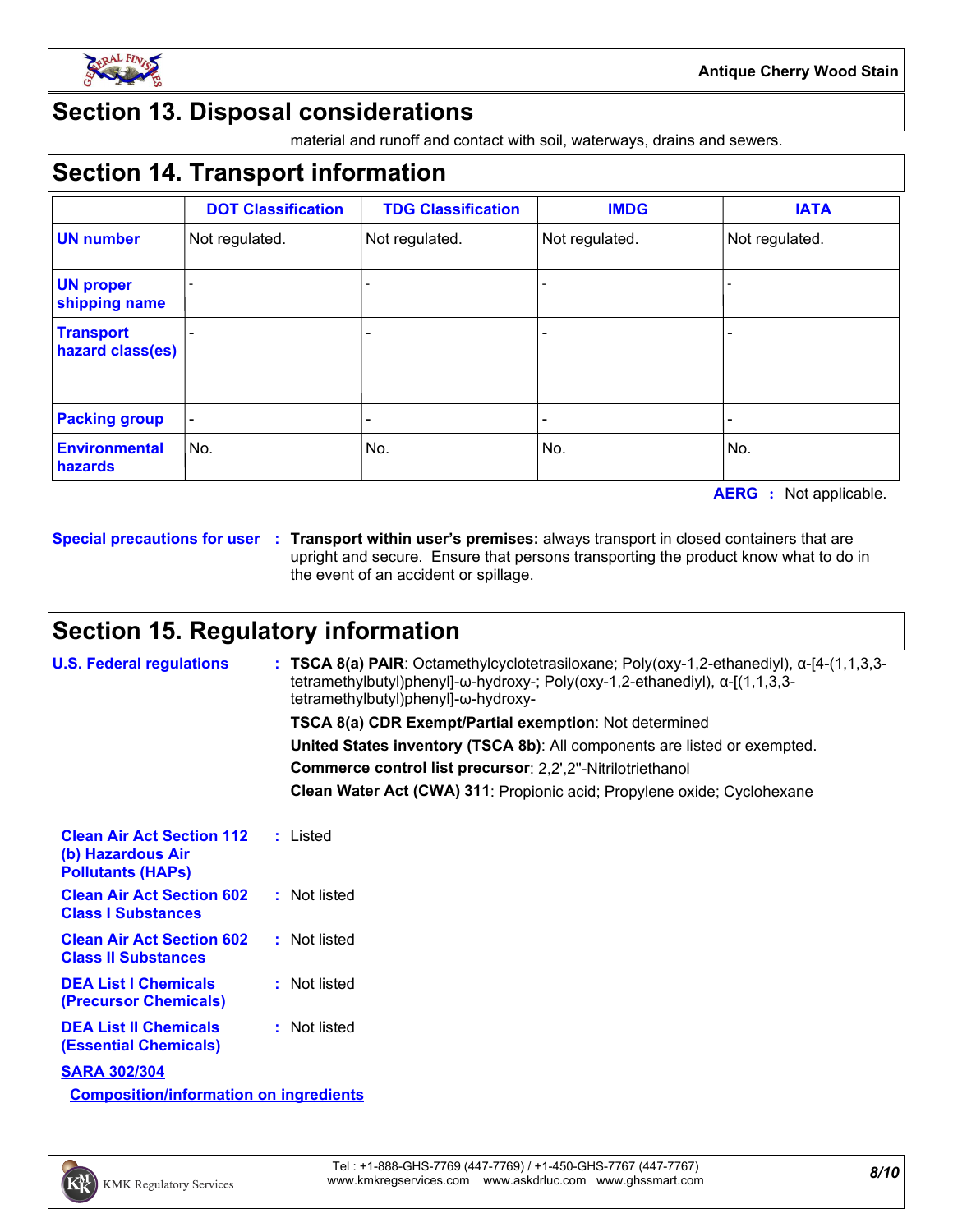

### **Section 15. Regulatory information**

|                             |              | <b>SARA 302 TPQ</b> |           | <b>SARA 304 RQ</b> |           |
|-----------------------------|--------------|---------------------|-----------|--------------------|-----------|
| <b>Name</b>                 | <b>EHS</b>   | (lbs)               | (gallons) | (lbs)              | (gallons) |
| Hydrazine<br>Ethylene oxide | Yes.<br>Yes. | 1000<br>1000        | 119.9     | 10                 | 0.12      |
| Propylene oxide             | Yes.         | 10000               | 1444.3    | 100                | 14.4      |

**SARA 304 RQ :** 3958105.4 lbs / 1796979.8 kg [465403.8 gal / 1761744.9 L]

#### **SARA 311/312**

**Classification :** Not applicable.

#### **Composition/information on ingredients**

| <b>Name</b>      | <b>Classification</b>                            |
|------------------|--------------------------------------------------|
| Propane-1,2-diol | SERIOUS EYE DAMAGE/ EYE IRRITATION - Category 2A |

#### **SARA 313**

There is no data available.

#### **State regulations**

**Massachusetts :**

- : None of the components are listed. **New York :** None of the components are listed.
- 
- **New Jersey :** The following components are listed: Propane-1,2-diol

**Pennsylvania :** The following components are listed: Propane-1,2-diol

#### **California Prop. 65**

**A WARNING**: This product can expose you to Ethylene oxide, which is known to the State of California to cause cancer and birth defects or other reproductive harm. This product can expose you to chemicals including Hydrazine, 1,4-Dioxane, Propylene oxide, which are known to the State of California to cause cancer, and Ethanediol, which is known to the State of California to cause birth defects or other reproductive harm. For more information go to www. P65Warnings.ca.gov.

| <b>Ingredient name</b> | No significant risk<br><b>level</b> | <b>Maximum</b><br>acceptable dosage<br><b>level</b> |  |
|------------------------|-------------------------------------|-----------------------------------------------------|--|
| Hydrazine              | Yes.                                |                                                     |  |
| 1,4-Dioxane            | Yes.                                |                                                     |  |
| Ethylene oxide         | Yes.                                | Yes.                                                |  |
| Propylene oxide        |                                     |                                                     |  |
| Ethanediol             |                                     | Yes.                                                |  |

#### **Canada**

**Canadian lists**

- **Canadian NPRI :** None of the components are listed.
- **CEPA Toxic substances :** None of the components are listed.
	- **:** Not determined.
- **Canada inventory (DSL NDSL)**